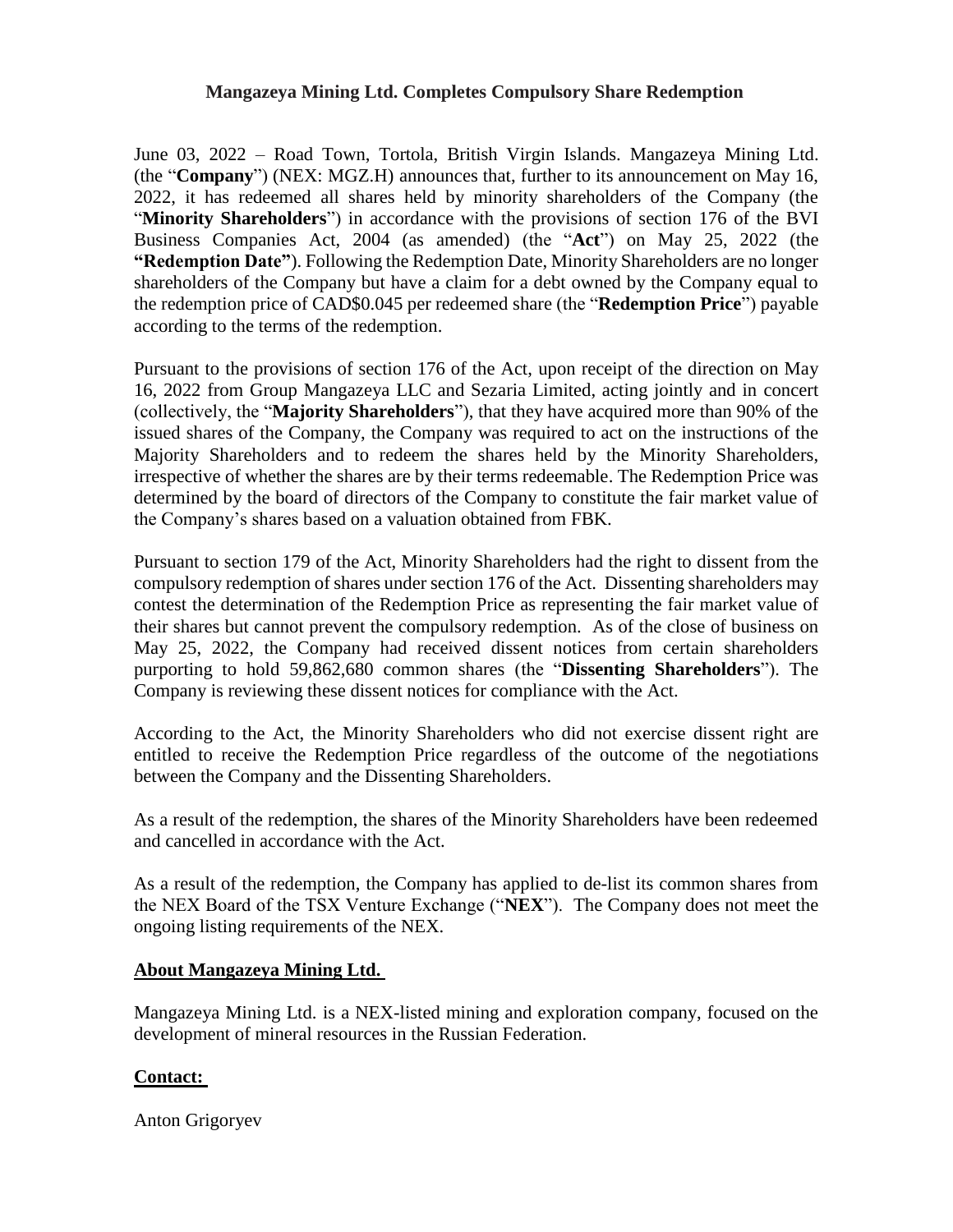## **Caution Concerning Forward-Looking Information**

This news release contains forward looking statements within the meaning of the United States Private Securities Litigation Reform Act of 1995 and forward-looking information within the meaning of applicable Canadian securities laws (collectively, "forward-looking statements") relating, but not limited to, the Company's expectations, intentions and beliefs, the Company's financial position, financial alternatives and the Company's ability to continue operations. Words such as "may", "will", "should", "anticipate", "plan", "expect", "believe", "estimate" and similar terminology are used to identify forward-looking statements. Such statements are based on assumptions, estimates, opinions and analysis made by the management of the Company in light of their experience, current conditions and their expectations of future developments as well as other factors which they believe to be reasonable and relevant. Forward-looking statements involve known and unknown risks, uncertainties and other factors that may cause actual results to differ materially from those expressed or implied in the forward-looking statements. Risks and uncertainties that may cause actual results to vary include but are not limited to: the Company's ability to obtain additional financing on acceptable terms or at all; the Company's ability to demonstrate compliance with NEX listing requirements; changes in equity and debt markets; inflation; uncertainties relating to the availability and costs of financing needed to complete exploration, development and production activities; failure to establish estimated mineral resources or mineral reserves (the Company's mineral resource and mineral reserve figures are estimates and no assurances can be given that the indicated levels of gold will be produced); exploration costs varying significantly from estimates; delays in the exploration and development of, and/or commercial production from, the properties in which the Company has an interest; unexpected geological or hydrological conditions; the speculative nature of mineral exploration and development, including the uncertainty of reserve and resource estimates; operational and technical difficulties, including the failure of major mining and/or milling equipment; the ability of the Company to service its existing debt facilities; fluctuations in gold and other commodity prices; the existence of undetected or unregistered interests or claims, whether in contract or in tort, over the property of the Company; success of future exploration and development initiatives; competition; operating performance of facilities; environmental and safety risks, including increased regulatory burdens, seismic activity, weather and other natural phenomena; inability to, or delays in, obtaining necessary permits and approvals from government authorities; risks relating to labour; and other exploration, development and operating risks; changes to and compliance with applicable laws and regulations, including environmental laws; political, economic and other risks arising from the Company's activities in Russia; fluctuations in foreign exchange rates; and those risks set out in the Company's public documents filed on SEDAR. Although the Company believes that the assumptions and factors used in preparing the forwardlooking information are reasonable, undue reliance should not be placed on such information, which only applies as of the date of this news release, and no assurance can be given that such events will occur in the disclosed time frames or at all. Any forward-looking statement speaks only as of the date on which it is made and, except as may be required by applicable laws, the Company disclaims any intent or obligation to update any forwardlooking statement, whether as a result of new information, future events or results or